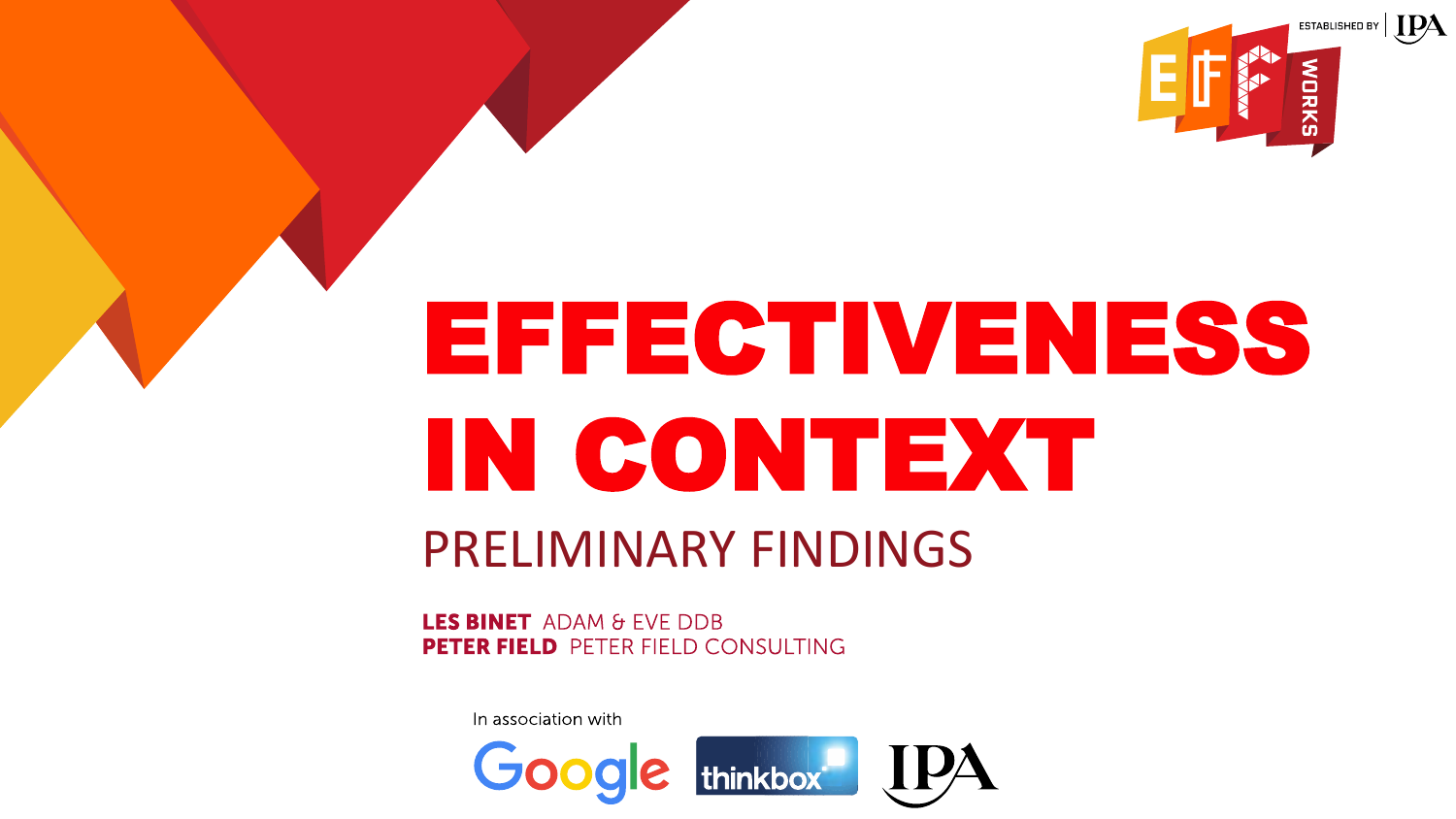## **There are two kinds of marketing**



Source: Binet & Field 2013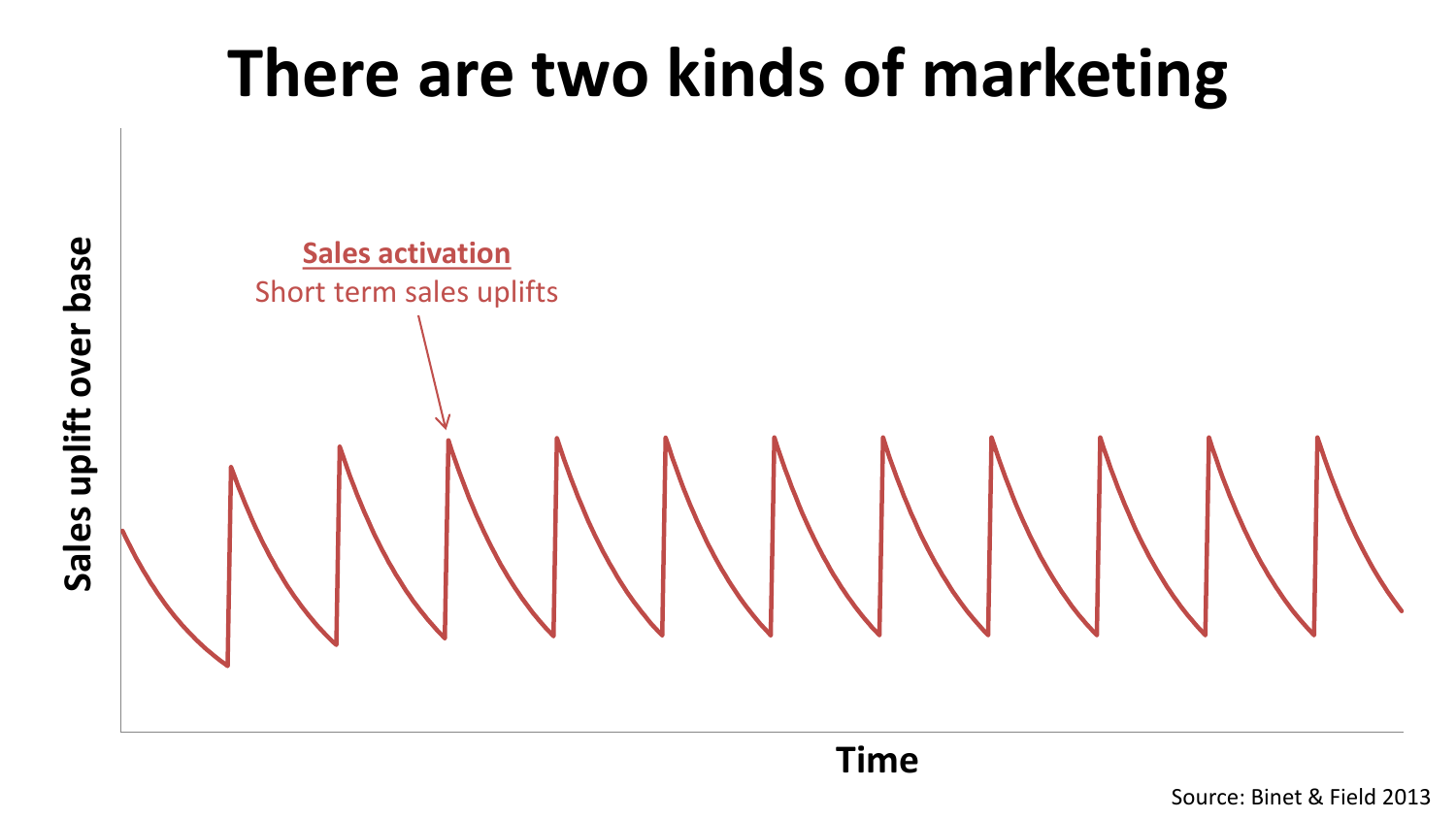# **There are two kinds of marketing**



Sales uplift over base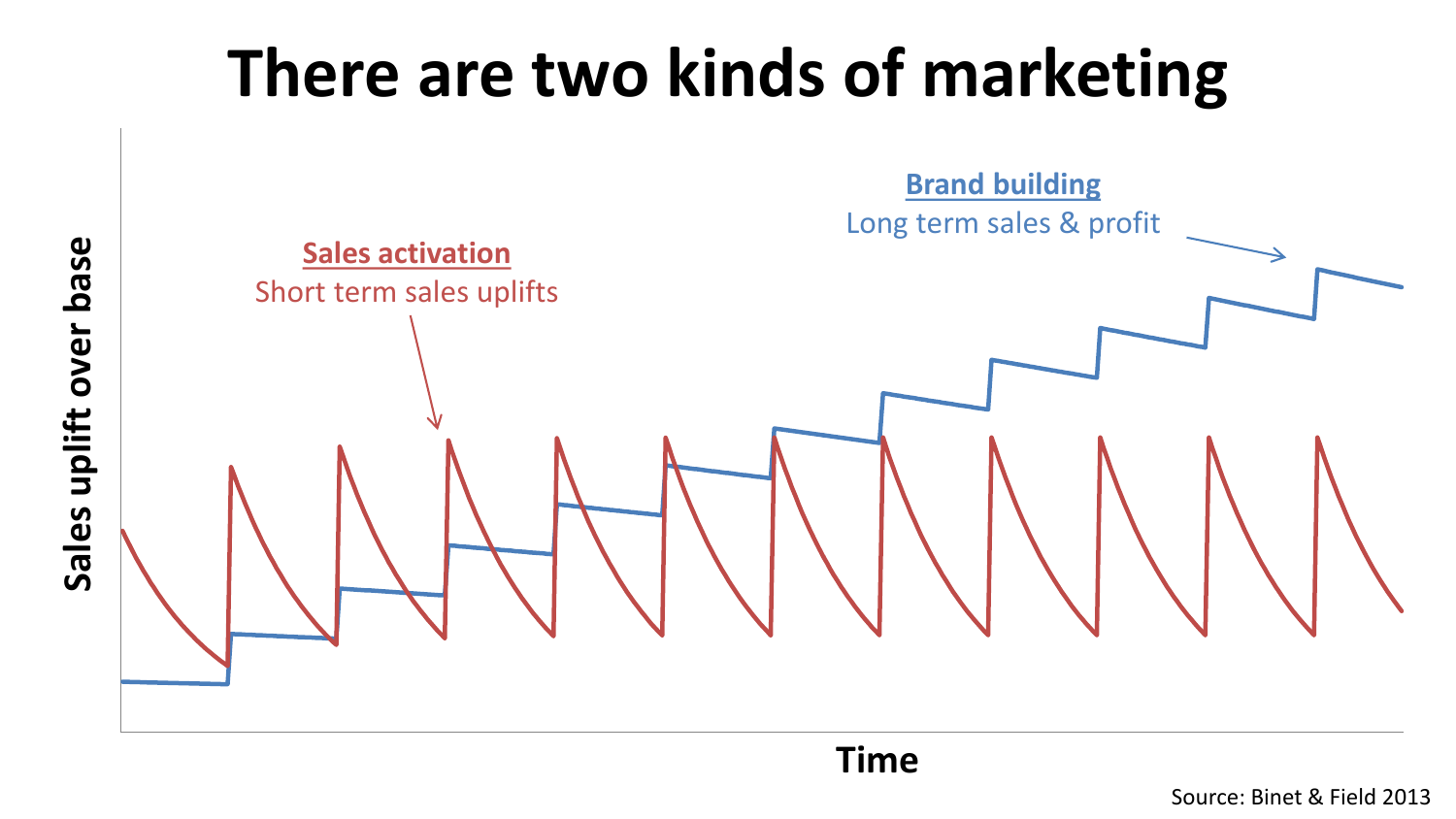#### **You need both, in balance**



Source: IPA Databank, 2014-16 cases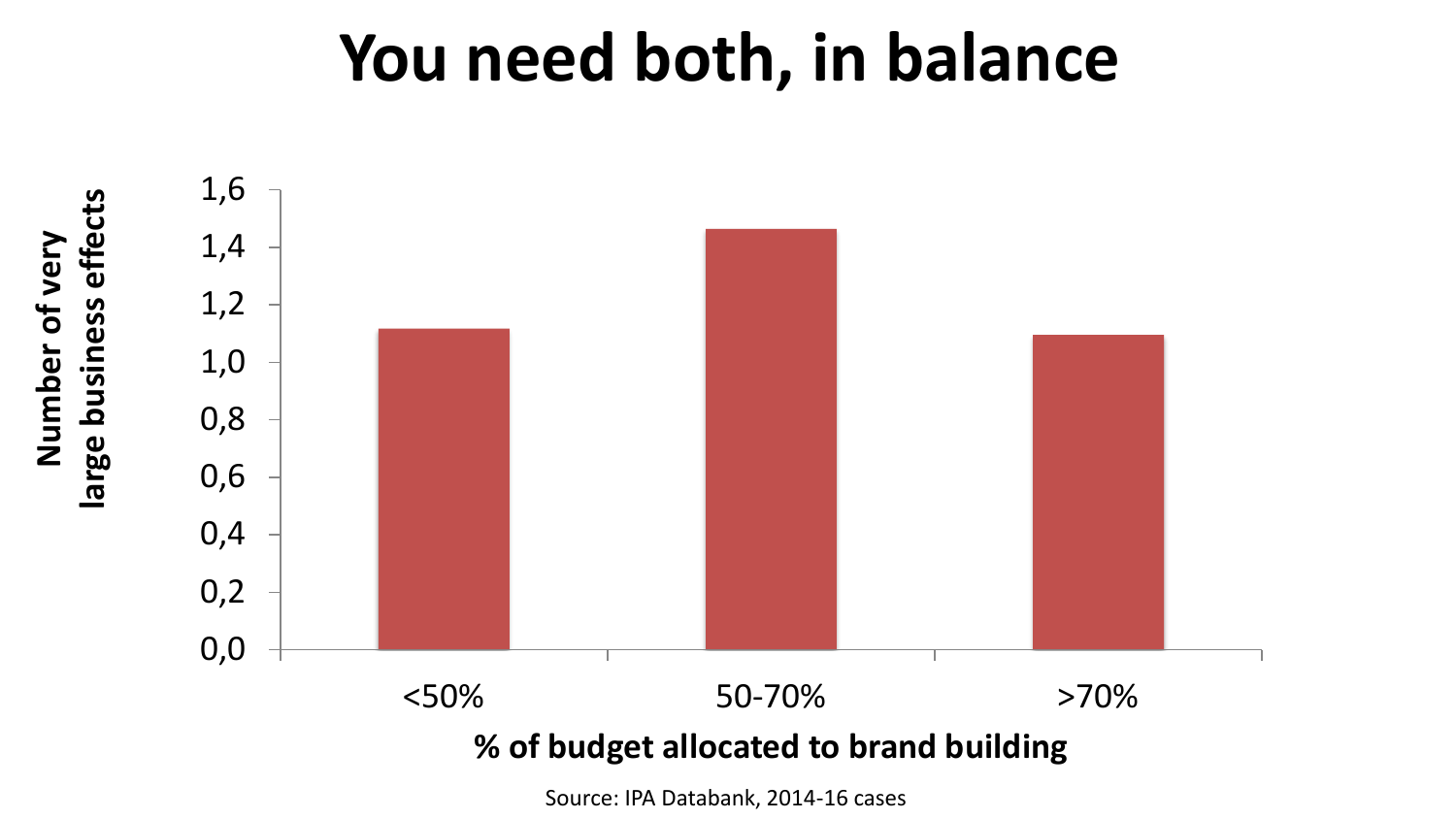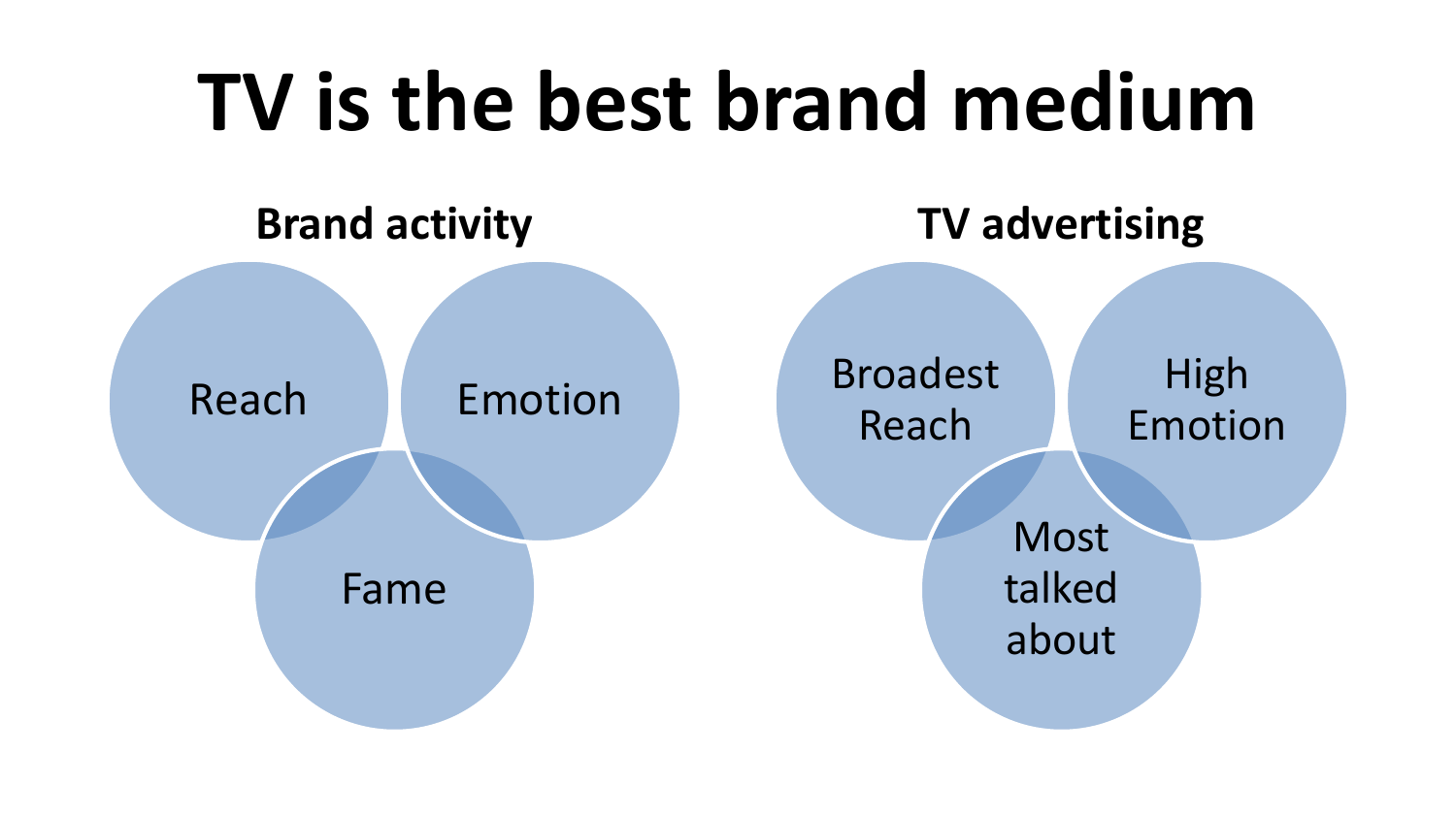# **"But the rules have changed"**

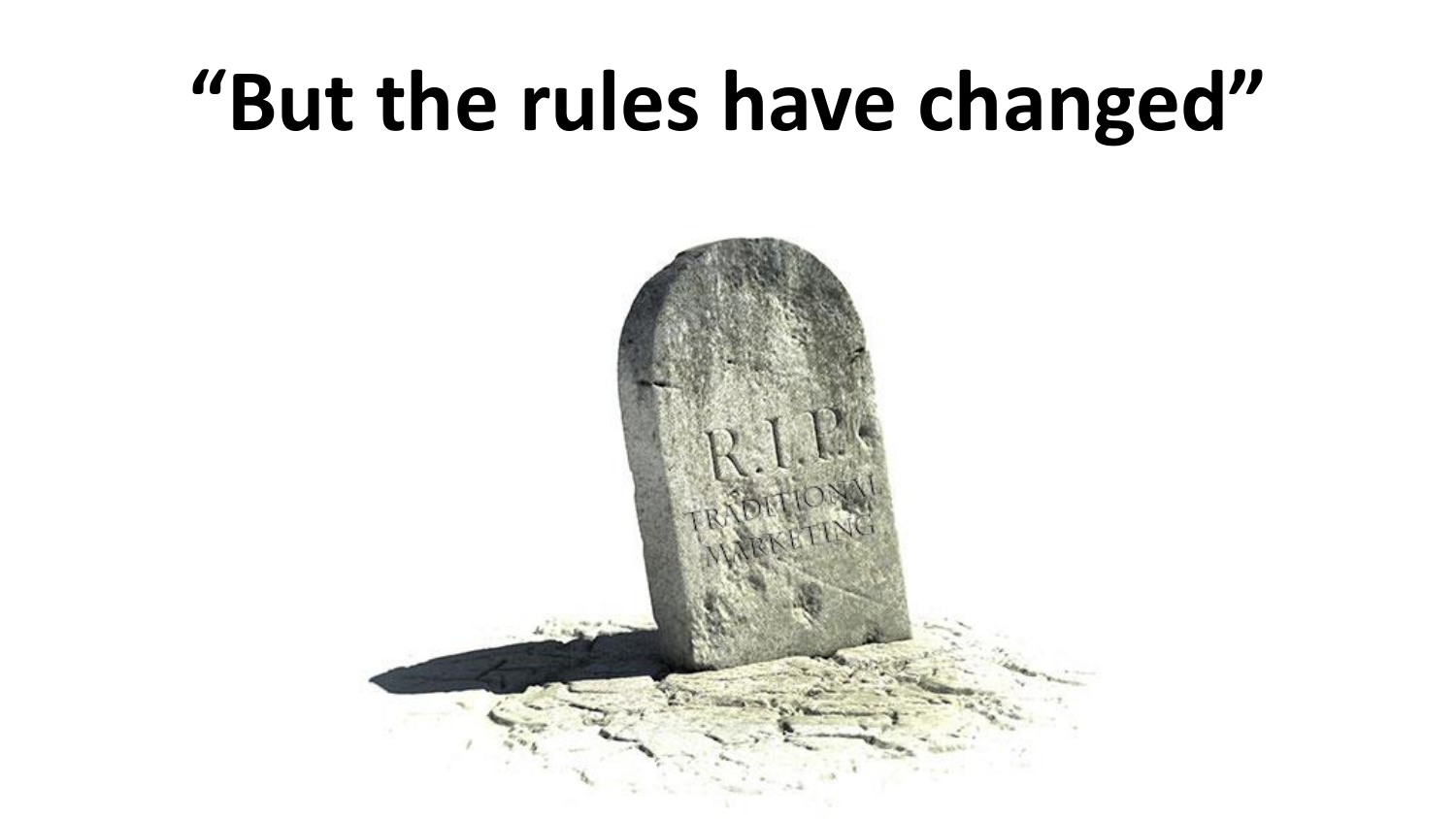### **"Consumers are more rational now"**



Source: IPA Databank, 1998-2016 for-profit cases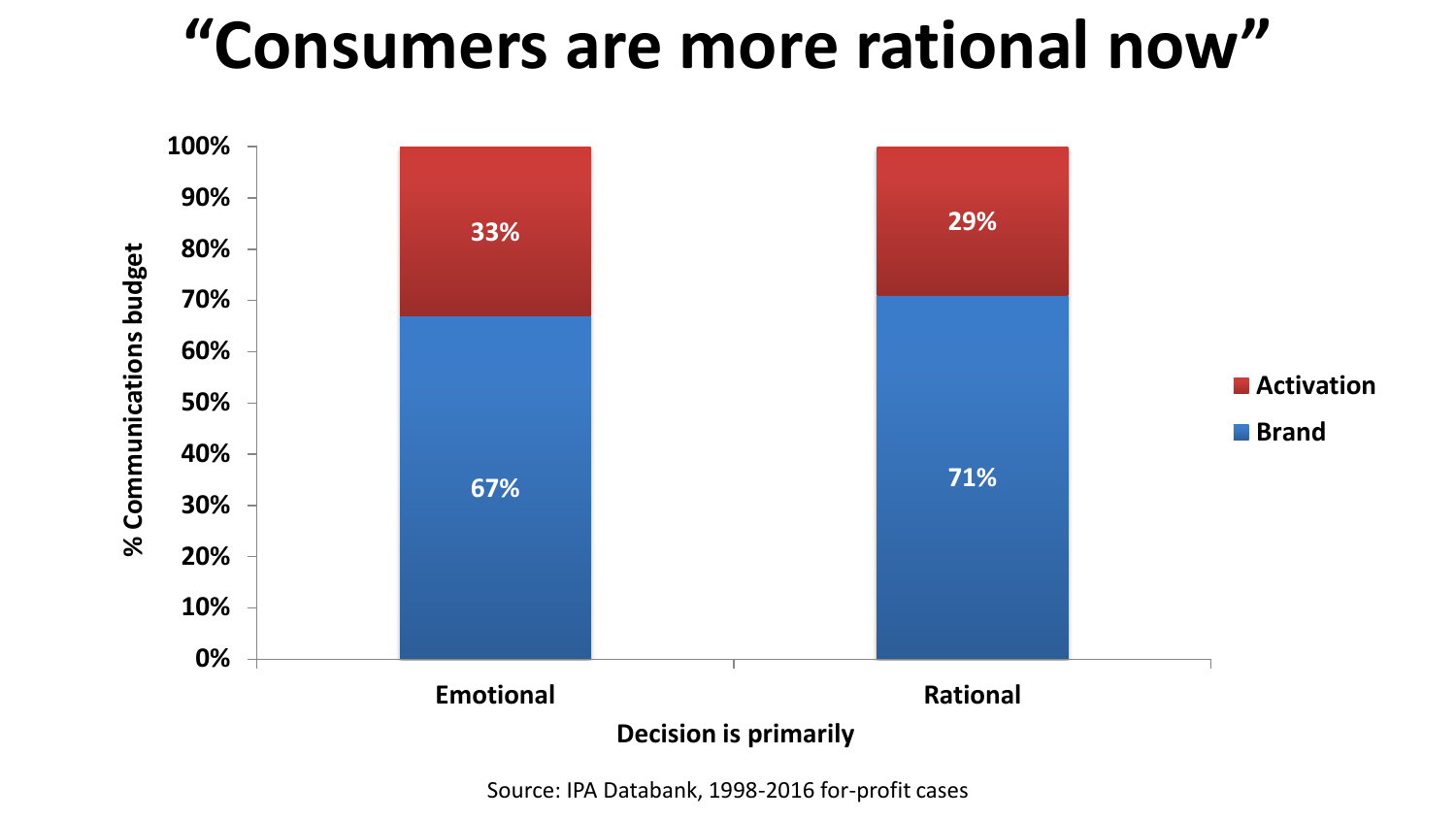## **"Consumers do more research now"**



Source: IPA Databank, 1998-2016 for-profit cases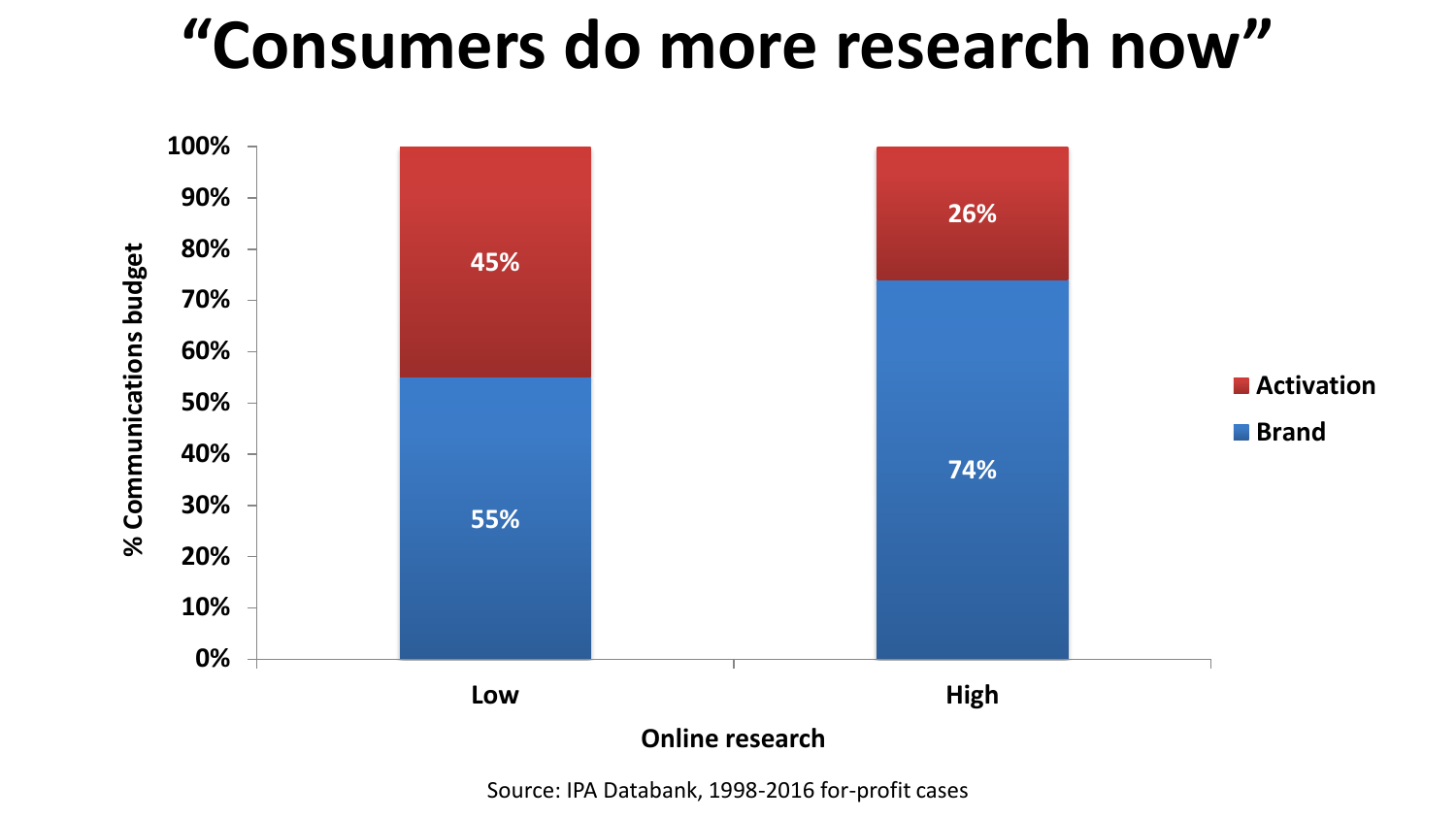### **"The rules are different for online brands"**



Source: IPA Databank, 1998-2016 for-profit cases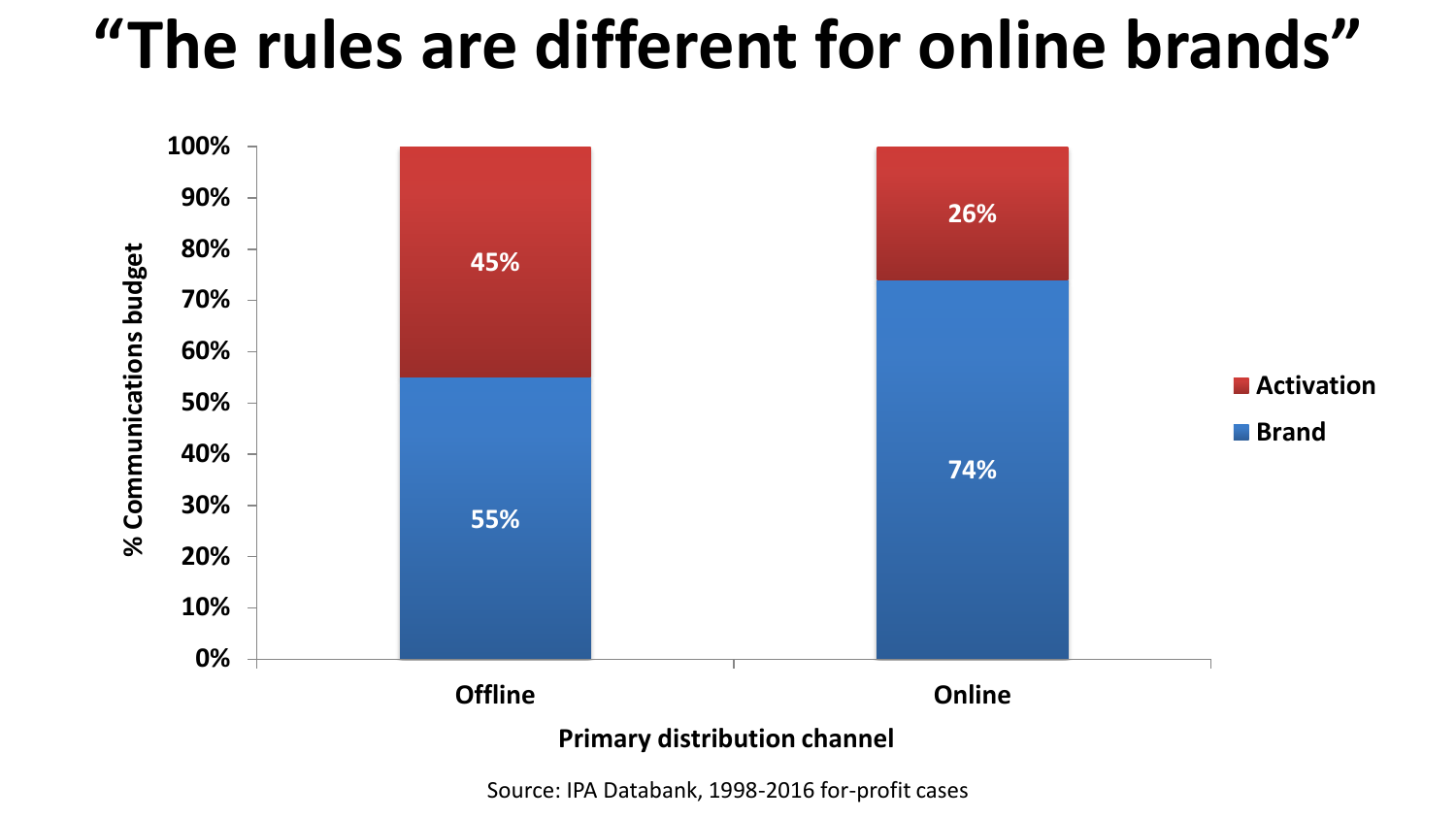# **"Subscription models change everything"**

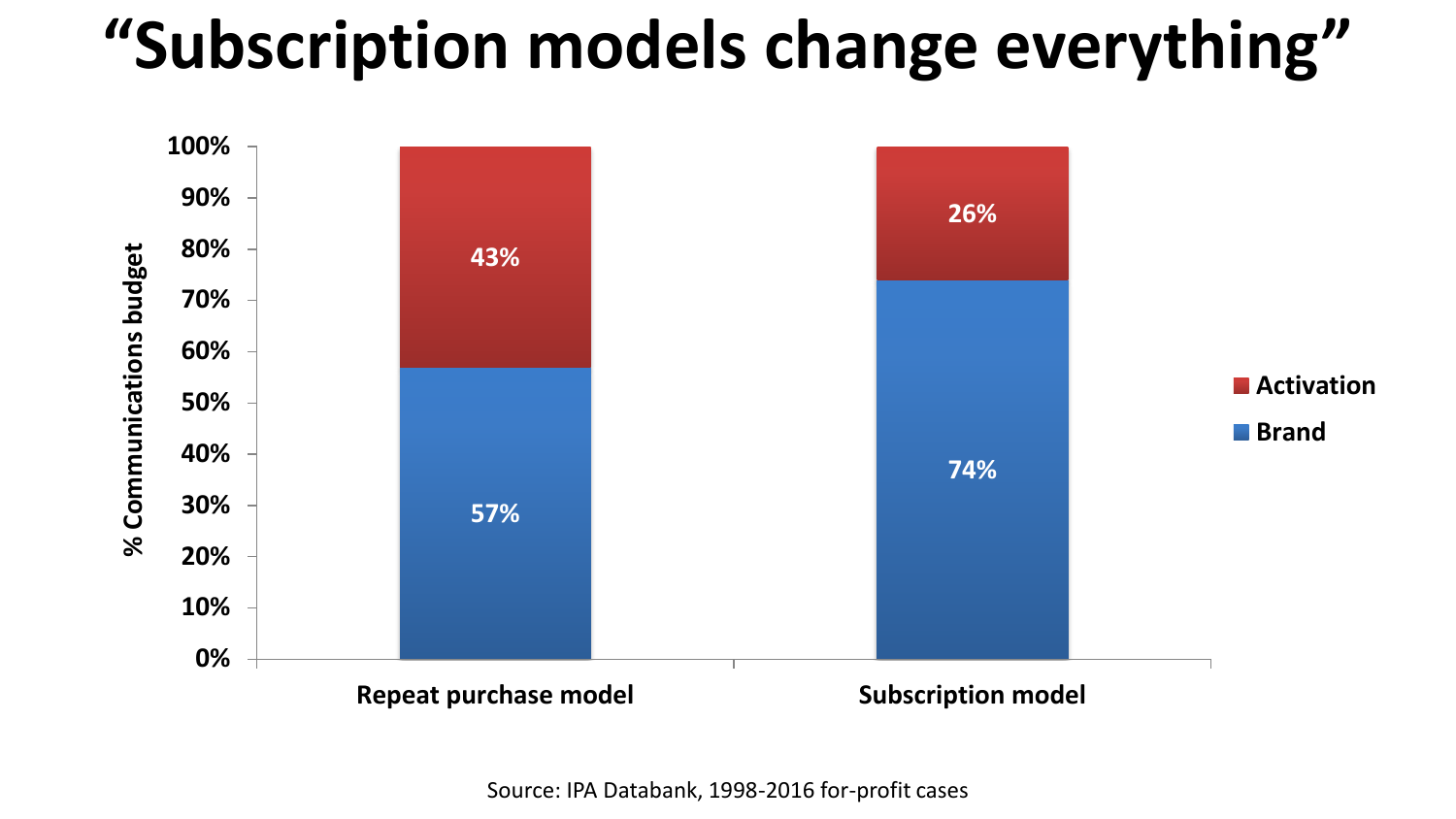#### **"Innovators don't need to advertise"**

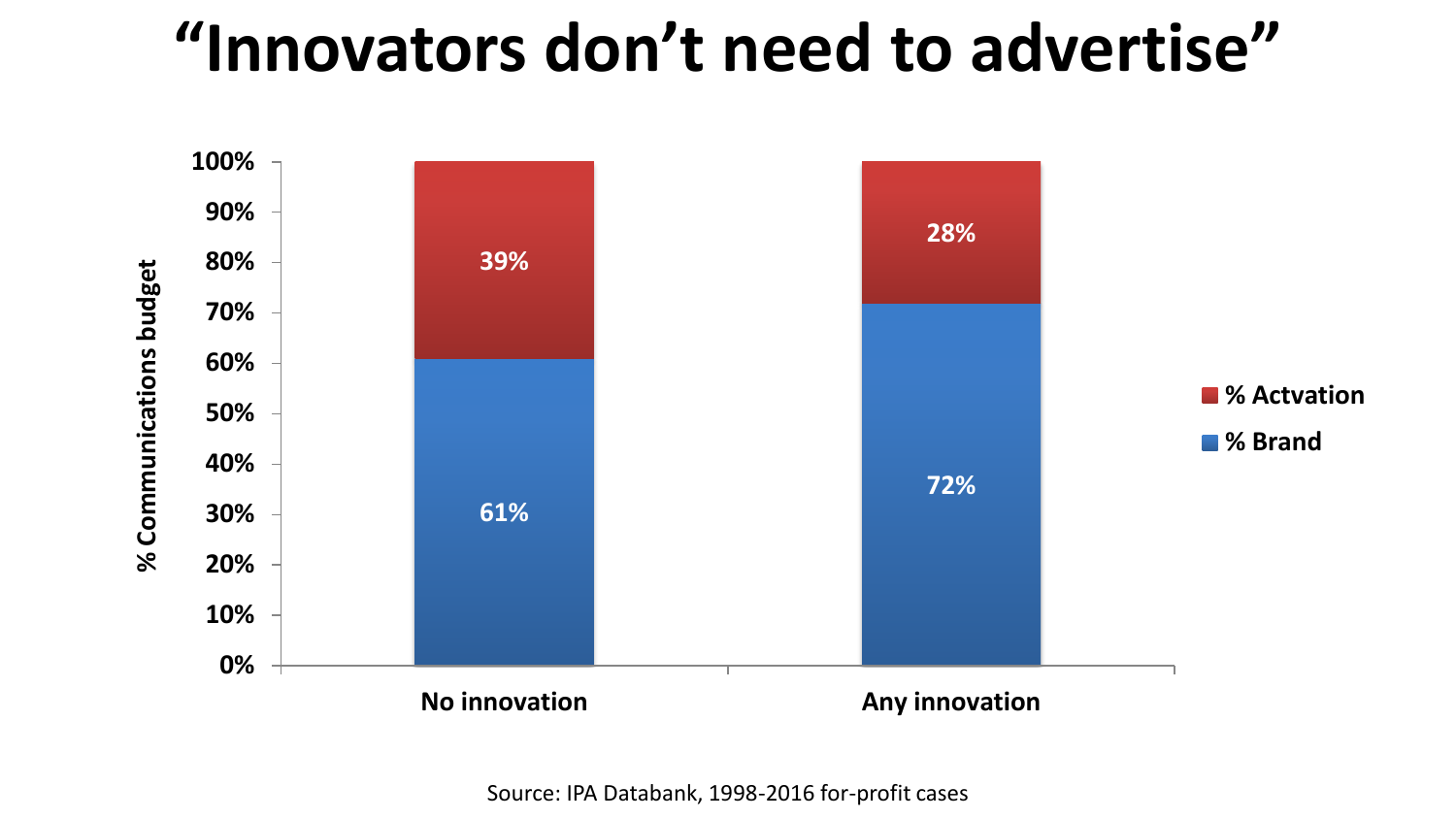## **"Loyalty marketing is more efficient"**

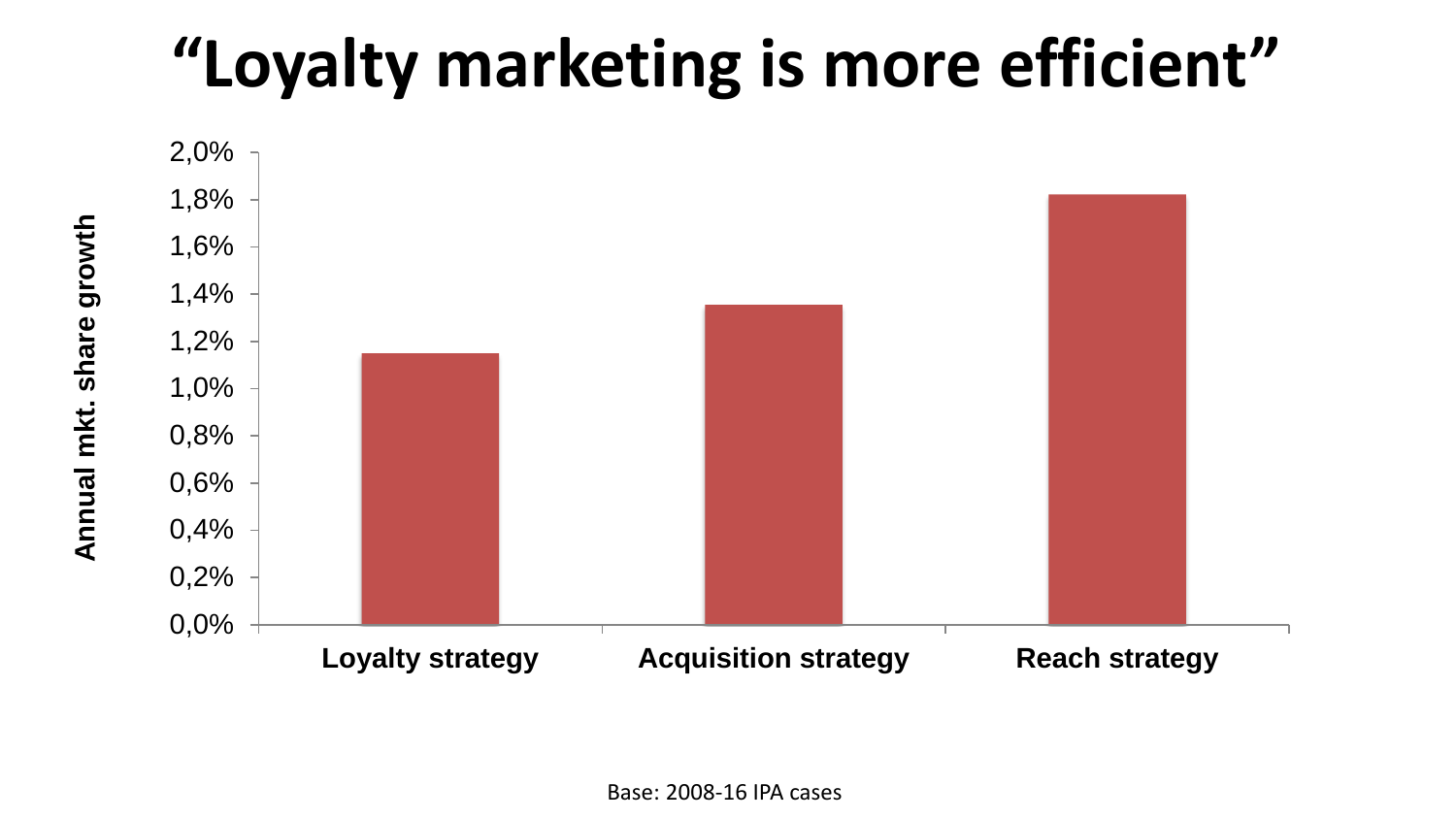#### **"Nobody watches TV now"**



Source: IPA Touchpoints 2016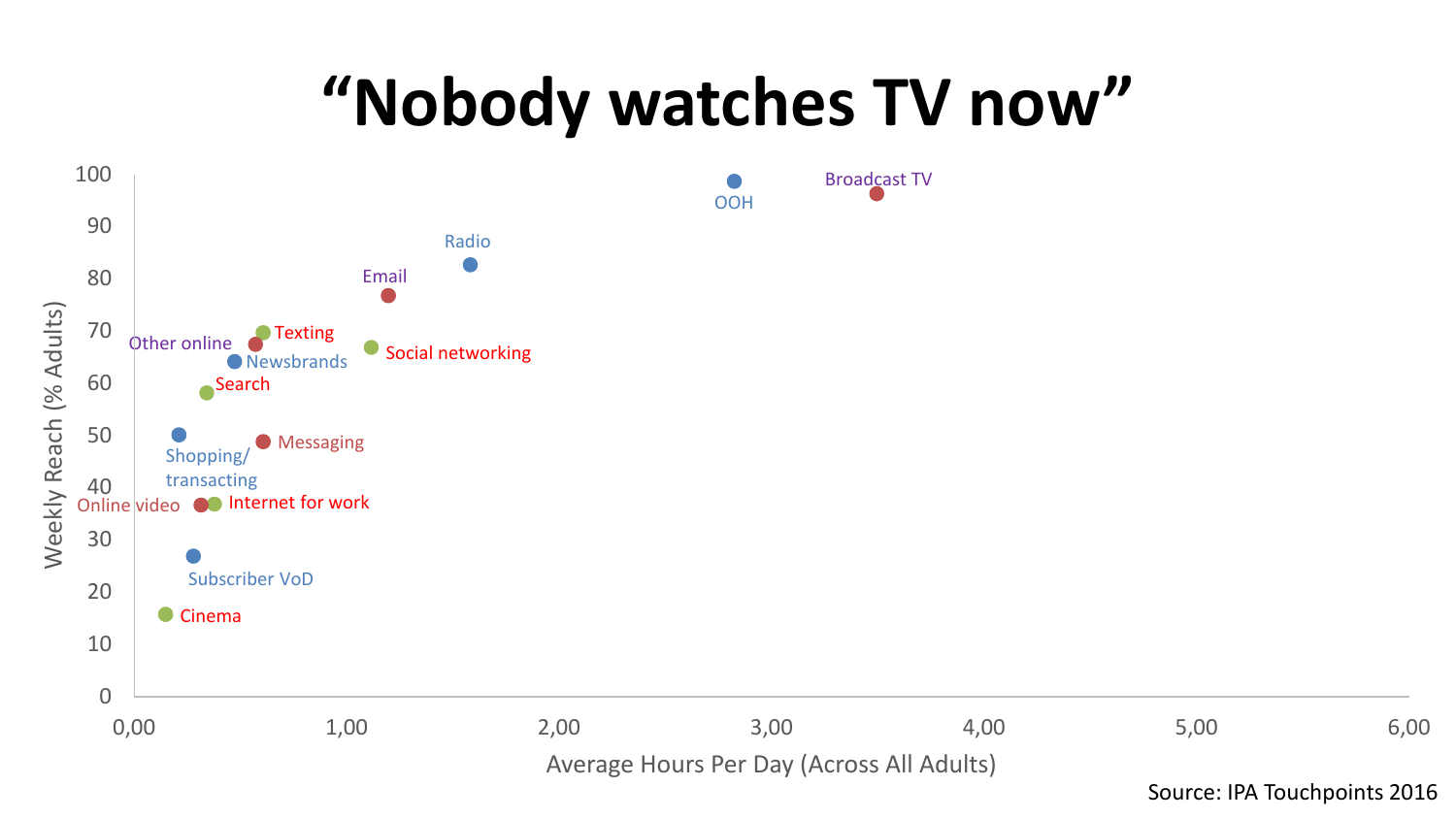#### **The Media Landscape in 2016 The Media Landscape in 2017**



Source: IPA Touchpoints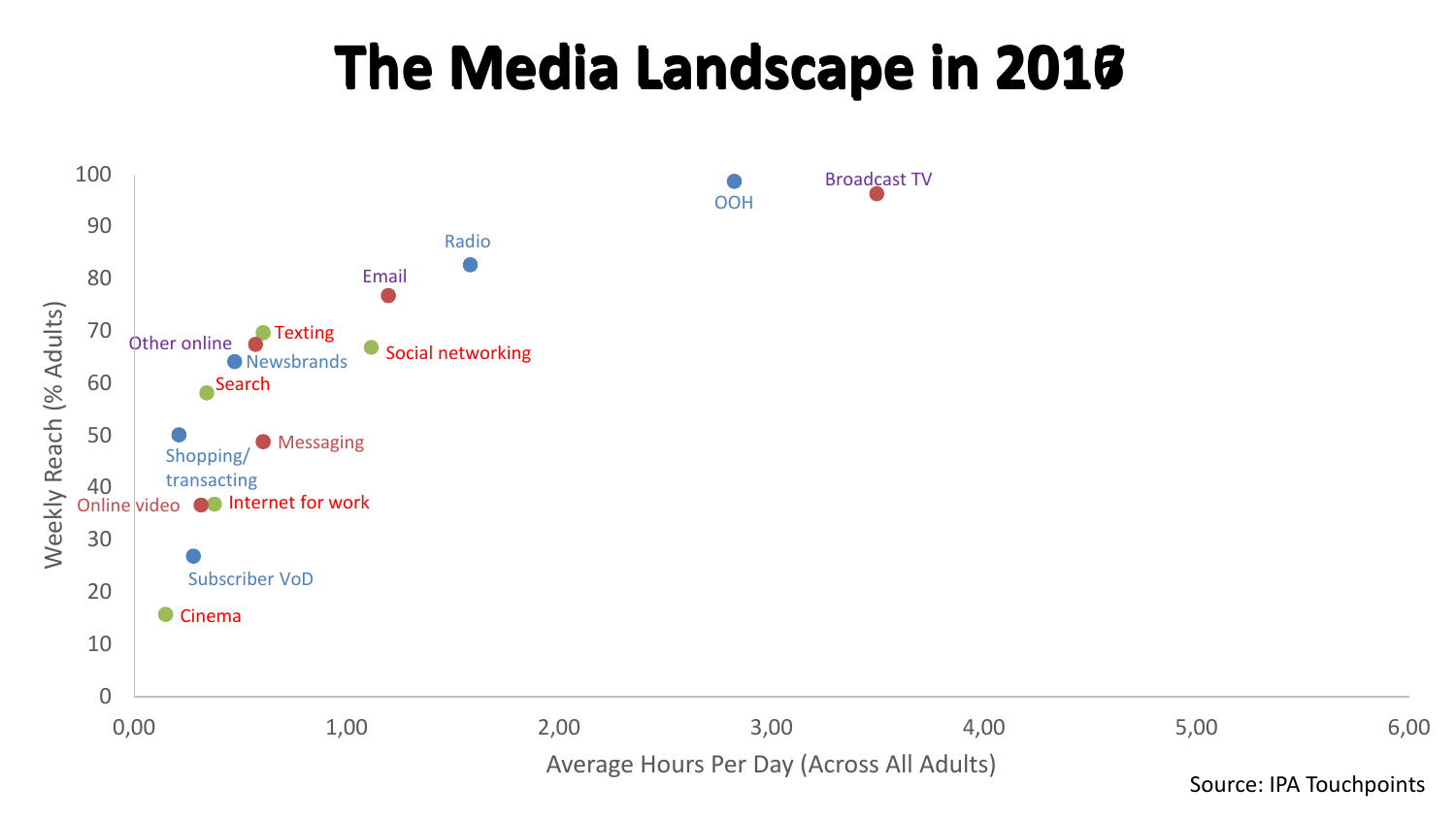### **"Mass media are becoming less effective"**



\*Outdoor = 2012 - 2016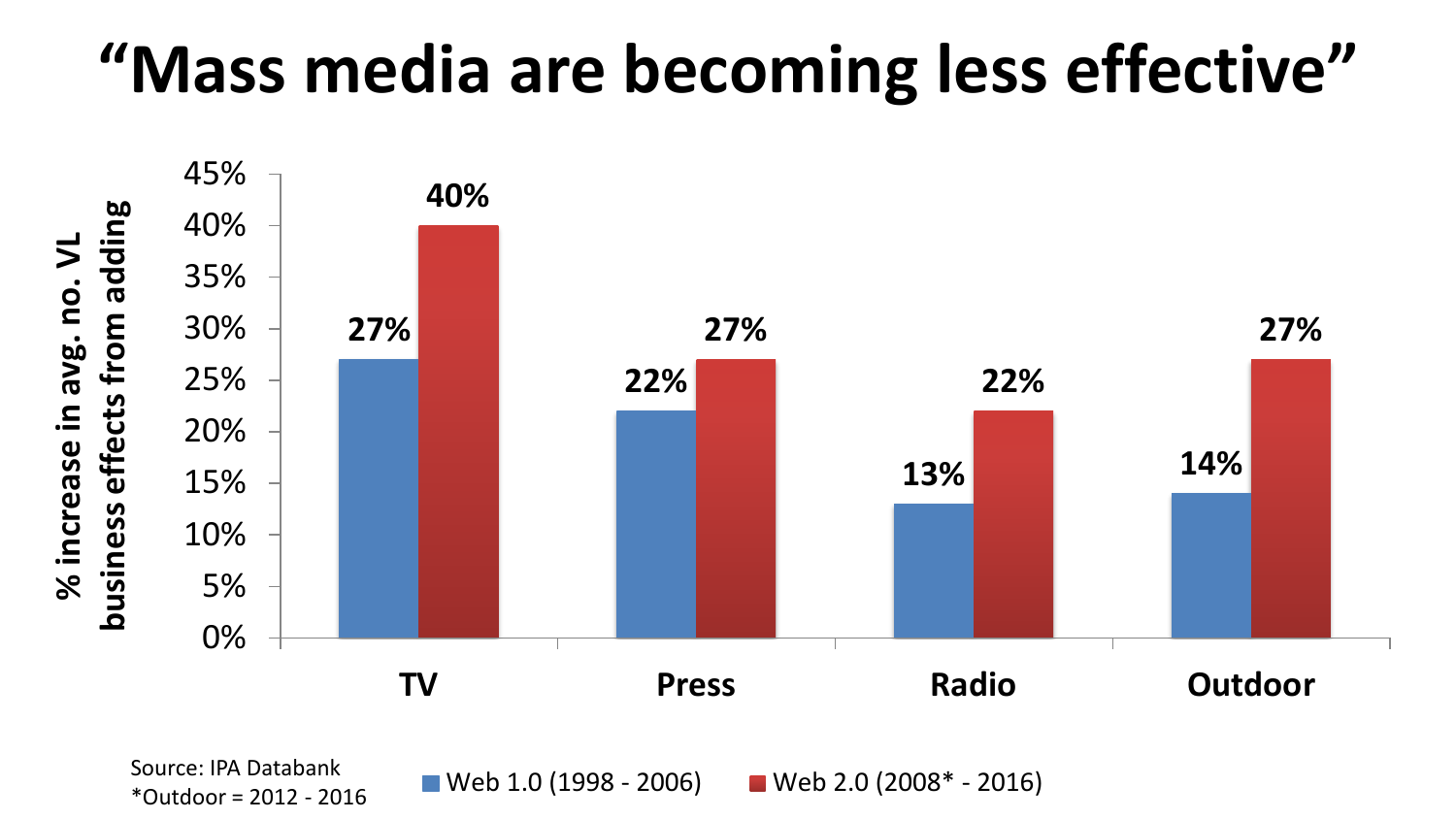#### **"But what about tech firms?"**

**Major tech firms spend on traditional ad media**

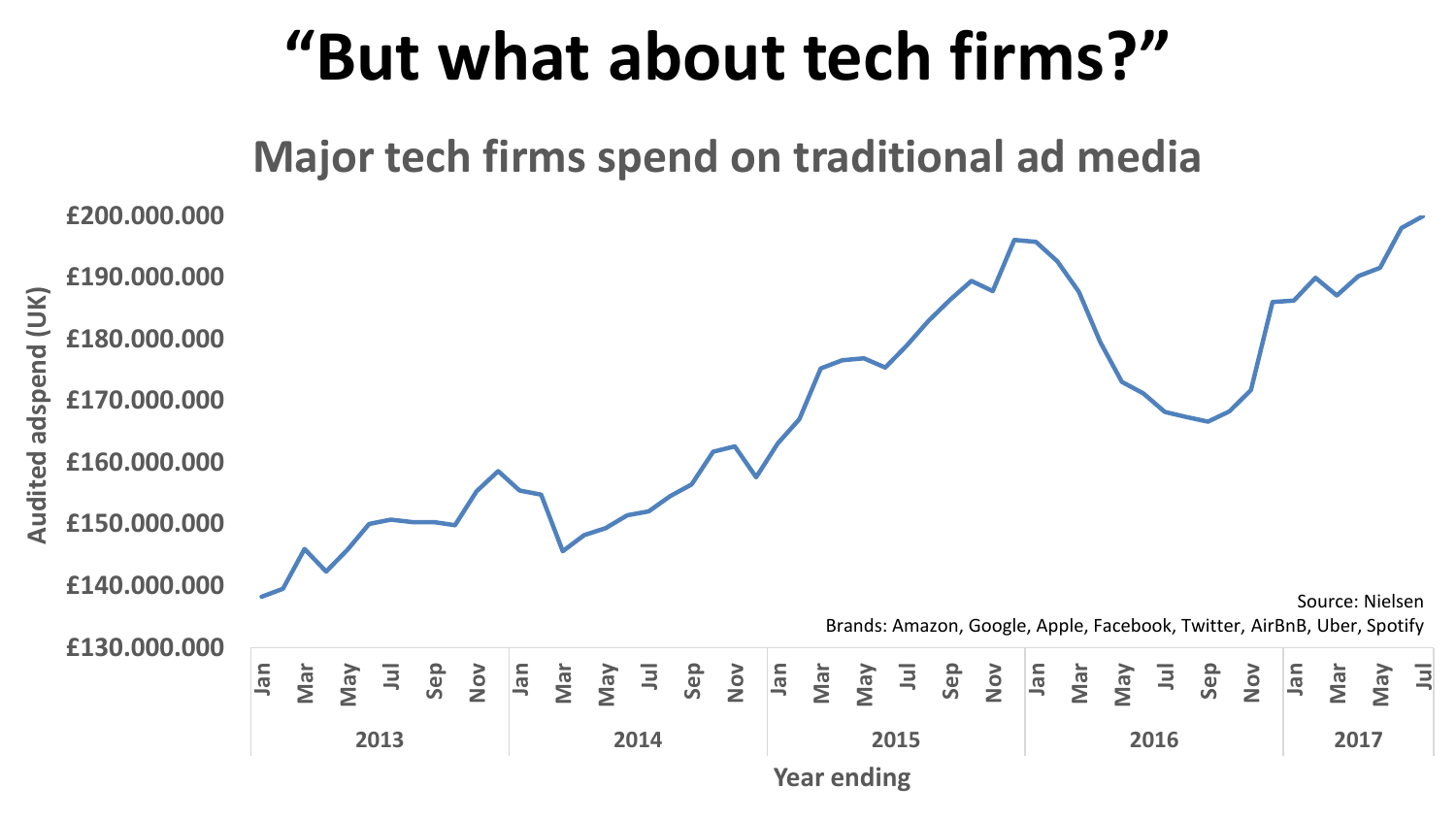# **Mass marketing is alive and well**